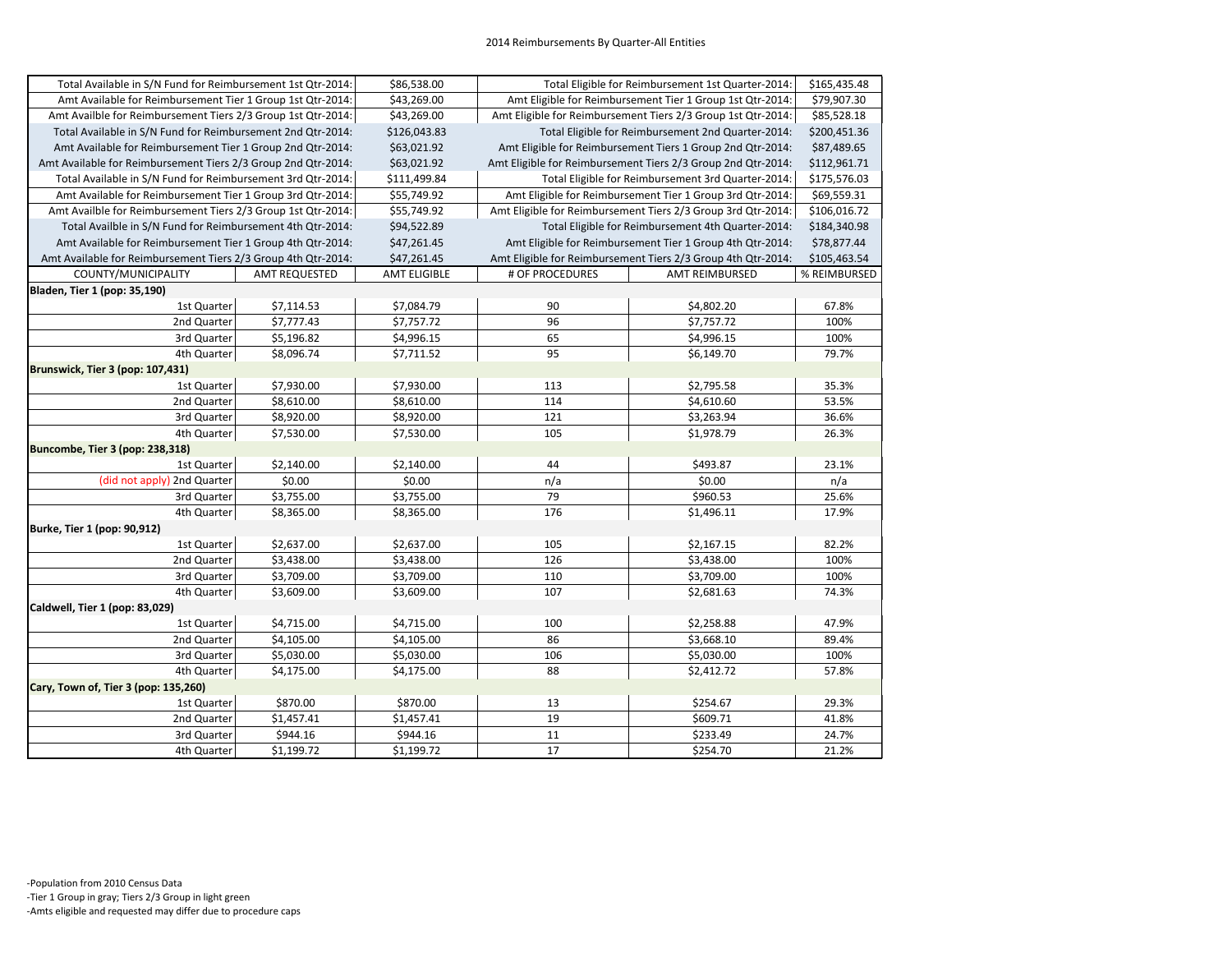| COUNTY/MUNICIPALITY               | <b>AMT REQUESTED</b> | <b>AMT ELIGIBLE</b> | # OF PROCEDURES | <b>AMT REIMBURSED</b> | % REIMBURSED |
|-----------------------------------|----------------------|---------------------|-----------------|-----------------------|--------------|
| Caswell, Tier 1 (pop: 23,719)     |                      |                     |                 |                       |              |
| (did not apply) 1st Quarter       | \$0.00               | \$0.00              | n/a             | \$0.00                | n/a          |
| 2nd Quarter                       | \$2,343.00           | \$2,343.00          | 46              | \$2,343.00            | 100%         |
| 3rd Quarter                       | \$1,925.96           | \$1,925.96          | 37              | \$1,925.96            | 100%         |
| 4th Quarter                       | \$2,595.72           | \$2,595.72          | 43              | \$2,595.72            | 100%         |
| Chatham, Tier 3 (pop: 63,505)     |                      |                     |                 |                       |              |
| 1st Quarter                       | \$2,470.00           | \$2,470.00          | 32              | \$1,338.08            | 54.2%        |
| 2nd Quarter                       | \$3,580.00           | \$3,580.00          | 41              | \$2,807.52            | 78.4%        |
| 3rd Quarter                       | \$3,820.00           | \$3,820.00          | 47              | \$2,147.14            | 56.2%        |
| 4th Quarter                       | \$4,390.00           | \$4,390.00          | 52              | \$1,660.30            | 37.8%        |
| Chowan, Tier 1 (pop: 14,793)      |                      |                     |                 |                       |              |
| 1st Quarter                       | \$260.00             | \$260.00            | 7               | \$260.00              | 100%         |
| 2nd Quarter                       | \$960.00             | \$960.00            | 22              | \$960.00              | 100%         |
| 3rd Quarter                       | \$430.00             | \$430.00            | 9               | \$430.00              | 100%         |
| 4th Quarter                       | \$1,560.00           | \$1,513.96          | 21              | \$1,513.96            | 100%         |
| Cumberland, Tier 2 (pop: 319,431) |                      |                     |                 |                       |              |
| 1st Quarter                       | \$9,762.00           | \$9,702.66          | 159             | \$1,322.97            | 13.6%        |
| 2nd Quarter                       | \$8,668.00           | \$8,566.30          | 140             | \$1,905.27            | 22.2%        |
| 3rd Quarter                       | \$7,532.00           | \$7,499.92          | 123             | \$1,116.19            | 14.9%        |
| 4th Quarter                       | \$5,559.00           | \$5,537.96          | 91              | \$578.14              | 10.4%        |
| Currituck, Tier 2 (pop: 23,547)   |                      |                     |                 |                       |              |
| (did not apply) 1st Quarter       | \$0.00               | \$0.00              | n/a             | \$0.00                | n/a          |
| (did not apply) 2nd Quarter       | \$0.00               | \$0.00              | n/a             | \$0.00                | n/a          |
| 3rd Quarter                       | \$1,120.00           | \$1,120.00          | 22              | \$1,120.00            | 100%         |
| (did not apply) 4th Quarter       | \$0.00               | \$0.00              | n/a             | \$0.00                | n/a          |
| Dare, Tier 2 (pop: 33,920)        |                      |                     |                 |                       |              |
| 1st Quarter                       | \$5,665.00           | \$5,612.70          | 104             | \$5,612.70            | 100%         |
| 2nd Quarter                       | \$6,911.00           | \$6,846.44          | 123             | \$6,846.44            | 100%         |
| 3rd Quarter                       | \$5,287.00           | \$5,287.00          | 97              | \$5,287.00            | 100%         |
| 4th Quarter                       | \$5,499.00           | \$5,434.29          | 90              | \$5,378.68            | 99%          |
| Davidson, Tier 2 (pop: 162,878)   |                      |                     |                 |                       |              |
| 1st Quarter                       | \$3,091.00           | \$3,090.13          | 43              | \$703.58              | 22.8%        |
| 2nd Quarter                       | \$2,496.00           | \$2,494.28          | 31              | \$826.11              | 33.1%        |
| 3rd Quarter                       | \$3,198.00           | \$3,187.57          | 47              | \$840.08              | 26.4%        |
| 4th Quarter                       | \$3,745.50           | \$3,745.50          | 71              | \$885.63              | 23.6%        |
| Davie, Tier 2 (pop 41,240)        |                      |                     |                 |                       |              |
| 1st Quarter                       |                      |                     |                 |                       |              |
| denied payment-submitted late     | \$2,825.00           | \$0.00              | 55              | \$0.00                | n/a          |
| 2nd Quarter                       | \$1,746.00           | \$1,746.00          | 33              | \$1,746.00            | 100%         |
| 3rd Quarter                       | \$1,397.00           | \$1,397.00          | 28              | \$1,397.00            | 100%         |
| 4th Quarter                       |                      |                     |                 |                       |              |
| denied payment-submitted late     | \$1,338.00           | \$0.00              | 24              | \$0.00                | n/a          |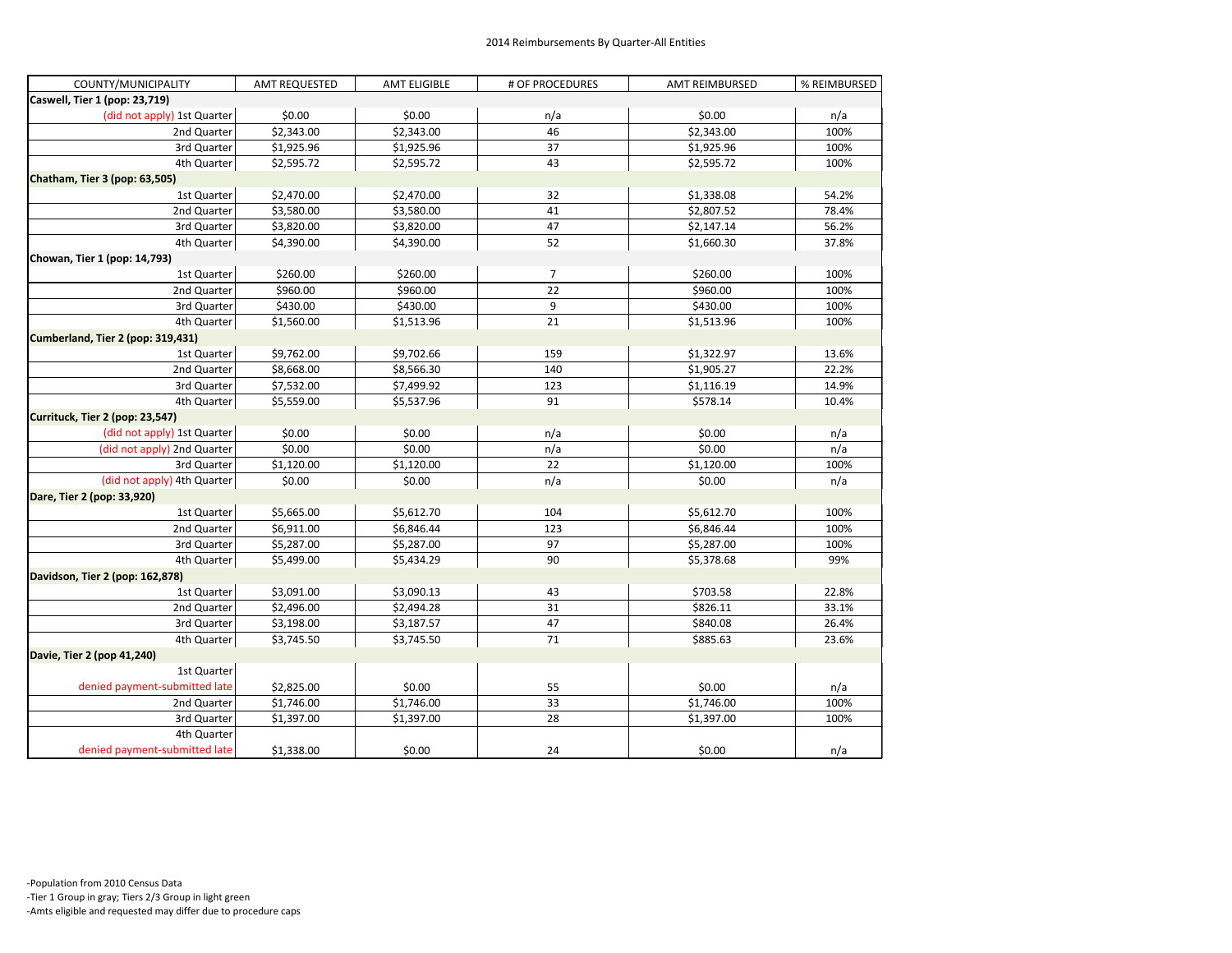| COUNTY/MUNICIPALITY                    | <b>AMT REQUESTED</b> | <b>AMT ELIGIBLE</b> | # OF PROCEDURES | <b>AMT REIMBURSED</b> | % REIMBURSED |
|----------------------------------------|----------------------|---------------------|-----------------|-----------------------|--------------|
| Durham, Tier 3 (pop: 267,587)          |                      |                     |                 |                       |              |
| 1st Quarter                            | \$3,690.00           | \$3,690.00          | 54              | \$538.83              | 14.6%        |
| 2nd Quarter                            | \$5,041.70           | \$5,041.70          | 70              | \$1,136.98            | 22.6%        |
| 3rd Quarter                            | \$5,532.00           | \$5,532.00          | 81              | \$876.51              | 15.8%        |
| 4th Quarter                            | \$4,309.16           | \$4,307.61          | 63              | \$477.29              | 11.1%        |
| Gaston, Tier 2 (pop: 206,086)          |                      |                     |                 |                       |              |
| 1st Quarter                            | \$3,405.00           | \$3,405.00          | 70              | \$903.56              | 26.5%        |
| (did not apply) 2nd Quarter            | \$0.00               | \$0.00              | n/a             | \$0.00                | n/a          |
| (did not apply) 3rd Quarter            | \$0.00               | \$0.00              | n/a             | \$0.00                | n/a          |
| (did not apply) 4th Quarter            | \$0.00               | \$0.00              | n/a             | \$0.00                | n/a          |
| Granville, Tier 2 (pop: 59,916)        |                      |                     |                 |                       |              |
| 1st Quarter                            | \$660.00             | \$660.00            | 8               | \$354.66              | 53.7%        |
| 2nd Quarter                            | \$540.00             | \$540.00            | $\overline{7}$  | \$507.52              | 94.0%        |
| 3rd Quarter                            | \$150.00             | \$150.00            | $\mathbf 2$     | \$98.22               | 65.5%        |
| 4th Quarter                            | \$630.00             | \$630.00            | 8               | \$270.65              | 43%          |
| <b>Guilford, Tier 3 (pop: 488,406)</b> |                      |                     |                 |                       |              |
| 1st Quarter                            | \$4,314.00           | \$4,314.00          | 106             | \$578.76              | 13.4%        |
| 2nd Quarter                            | \$28,155.00          | \$28,153.45         | 477             | \$4,251.07            | 15.1%        |
| 3rd Quarter                            | \$10,956.00          | \$10,956.00         | 235             | \$1,397.87            | 12.8%        |
| 4th Quarter                            | \$8,981.00           | \$8,981.00          | 199             | \$822.51              | 9.2%         |
| Haywood, Tier 2 (pop: 59,036)          |                      |                     |                 |                       |              |
| 1st Quarter                            | \$8,145.00           | \$8,145.00          | 175             | \$7,877.40            | 96.7%        |
| 2nd Quarter                            | \$9,245.00           | \$9,245.00          | 193             | \$9,245.00            | 100%         |
| 3rd Quarter                            | \$10,430.00          | \$10,430.00         | 220             | \$10,430.00           | 100%         |
| 4th Quarter                            | \$15,850.00          | \$15,850.00         | 338             | \$11,601.42           | 73.2%        |
| Henderson, Tier 3 (pop: 106,740)       |                      |                     |                 |                       |              |
| 1st Quarter                            | \$4,095.00           | \$4,095.00          | 87              | \$2,166.47            | 52.9%        |
| 2nd Quarter                            | \$3,745.00           | \$3,745.00          | 80              | \$3,257.22            | 87.0%        |
| 3rd Quarter                            | \$3,985.00           | \$3,985.00          | 86              | \$2,338.01            | 58.7%        |
| 4th Quarter                            | \$3,060.00           | \$3,060.00          | 69              | \$1,310.14            | 42.8%        |
| Hoke, Tier 1 (pop: 46,952)             |                      |                     |                 |                       |              |
| (did not apply) 1st Quarter            | \$0.00               | \$0.00              | n/a             | \$0.00                | n/a          |
| 2nd Quarter                            |                      |                     |                 |                       |              |
| denied payment-no rule/guideline       | \$2,680.00           | n/a                 | 52              | n/a                   | n/a          |
| (did not apply) 3rd Quarter            | \$0.00               | \$0.00              | n/a             | \$0.00                | n/a          |
| (did not apply) 4th Quarter            | \$0.00               | \$0.00              | n/a             | \$0.00                | n/a          |
| Iredell, Tier 3 (pop: 159,437)         |                      |                     |                 |                       |              |
| 1st Quarter                            | \$4,065.00           | \$4,065.00          | 151             | \$2,516.09            | 61.9%        |
| 2nd Quarter                            | \$3,830.00           | \$3,830.00          | 108             | \$2,946.35            | 76.9%        |
| 3rd Quarter                            | \$3,450.00           | \$3,450.00          | 111             | \$2,019.89            | 58.5%        |
| 4th Quarter                            | \$3,185.00           | \$3,185.00          | 112             | \$1,421.76            | 44.6%        |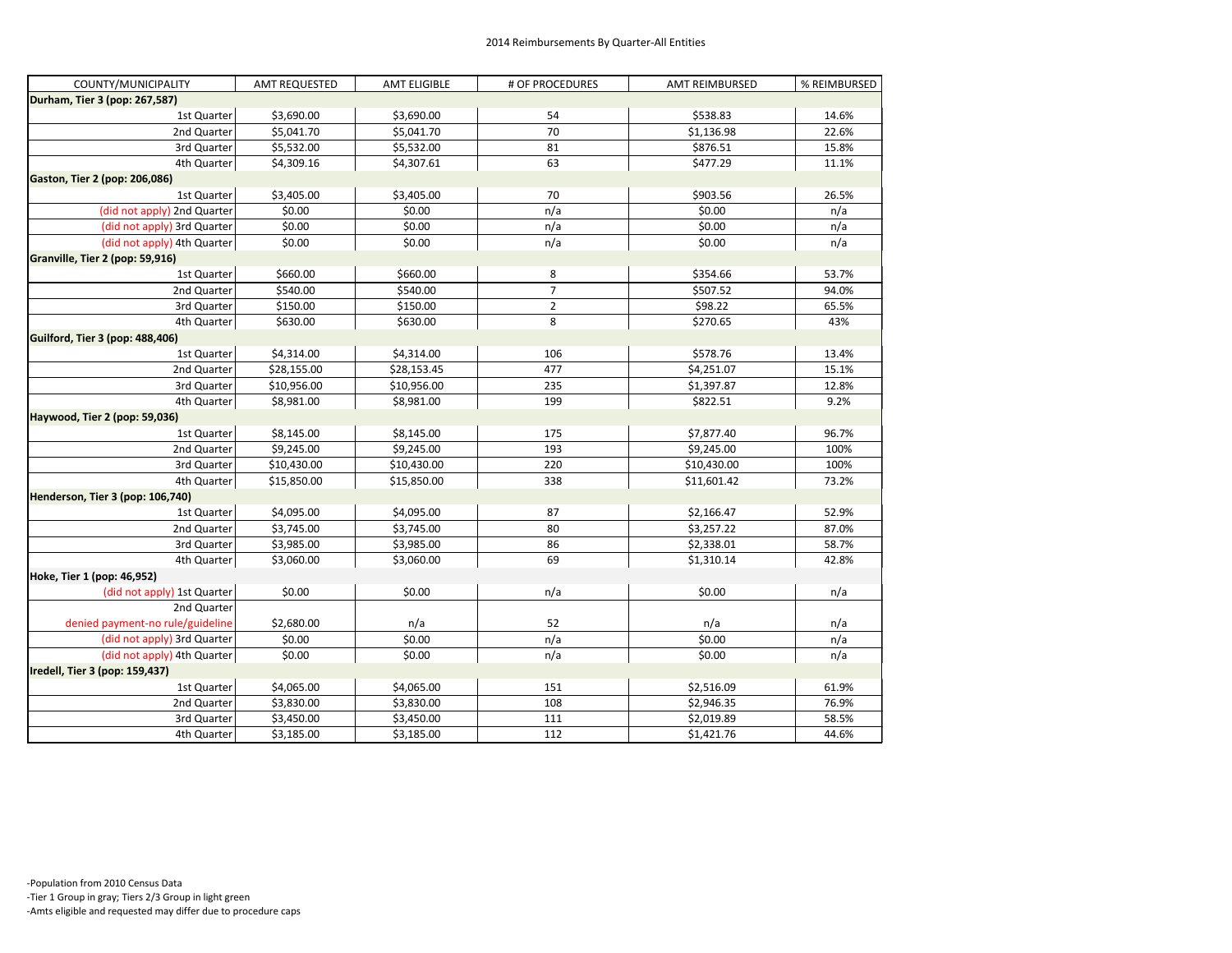| COUNTY/MUNICIPALITY              | <b>AMT REQUESTED</b> | <b>AMT ELIGIBLE</b> | # OF PROCEDURES | <b>AMT REIMBURSED</b> | % REIMBURSED |
|----------------------------------|----------------------|---------------------|-----------------|-----------------------|--------------|
| Madison, Tier 2 (pop: 20,764)    |                      |                     |                 |                       |              |
| 1st Quarter                      | \$965.00             | \$965.00            | 34              | \$965.00              | 100%         |
| 2nd Quarter                      | \$1,000.00           | \$1,000.00          | 34              | \$1,000.00            | 100%         |
| 3rd Quarter                      | \$2,180.00           | \$2,180.00          | 66              | \$2,180.00            | 100%         |
| 4th Quarter                      | \$2,820.00           | \$2,820.00          | 86              | \$2,820.00            | 100%         |
| Martin, Tier 1 (pop: 24,505)     |                      |                     |                 |                       |              |
| 1st Quarter                      | \$2,835.00           | \$2,824.13          | 31              | \$2,374.58            | 84.1%        |
| 2nd Quarter                      | \$1,888.15           | \$1,888.15          | 22              | \$1,888.15            | 100%         |
| 3rd Quarter                      | \$2,669.16           | \$2,669.16          | 30              | \$2,669.16            | 100%         |
| 4th Quarter                      | \$3,675.00           | \$3,675.00          | 43              | \$3,675.00            | 100%         |
| McDowell, Tier 2 (pop: 44,996)   |                      |                     |                 |                       |              |
| 1st Quarter                      | \$9,216.43           | \$8,755.76          | 86              | \$8,755.76            | 100%         |
| 2nd Quarter                      | \$9,029.67           | \$8,613.96          | 86              | \$8,613.96            | 100%         |
| 3rd Quarter                      | \$8,740.45           | \$8,306.92          | 81              | \$8,306.92            | 100%         |
| 4th Quarter                      | \$8,815.00           | \$8,366.66          | 83              | \$6,864.23            | 82%          |
| Montgomery, Tier 1 (pop: 27,798) |                      |                     |                 |                       |              |
| 1st Quarter                      | \$515.00             | \$504.57            | 7               | \$472.99              | 93.7%        |
| 2nd Quarter                      | \$972.50             | \$925.52            | 10              | \$925.52              | 100%         |
| 3rd Quarter                      | \$265.00             | \$264.72            | 4               | \$264.72              | 100%         |
| 4th Quarter                      | \$190.00             | \$179.57            | $\overline{2}$  | \$161.85              | 90.1%        |
| Moore, Tier 3 (pop: 88,247)      |                      |                     |                 |                       |              |
| 1st Quarter                      |                      |                     |                 |                       |              |
| denied payment-submitted late    | \$3,220.00           | n/a                 | 58              | n/a                   | n/a          |
| 2nd Quarter                      | \$4,370.00           | \$4,359.72          | 78              | \$3,840.87            | 88.1%        |
| 3rd Quarter                      | \$5,050.00           | \$5,050.00          | 89              | \$2,924.82            | 57.9%        |
| 4th Quarter                      | \$5,375.00           | \$5,312.36          | 90              | \$2,068.64            | 82%          |
| Orange, Tier 3 (pop: 133,801)    |                      |                     |                 |                       |              |
| 1st Quarter                      | \$10,028.43          | \$9,815.50          | 115             | \$2,281.57            | 23.2%        |
| 2nd Quarter                      | \$8,301.84           | \$8,299.76          | 96              | \$3,116.95            | 37.6%        |
| 3rd Quarter                      | \$13,362.28          | \$13,220.81         | 156             | \$3,383.16            | 25.6%        |
| 4th Quarter                      | \$8,468.06           | \$8,346.00          | 102             | \$1,543.73            | 18.5%        |
| Person, Tier 2 (pop: 39,464)     |                      |                     |                 |                       |              |
| 1st Quarter                      | \$3,194.00           | \$3,188.43          | 43              | \$2,895.57            | 90.8%        |
| 2nd Quarter                      | \$2,842.69           | \$2,842.69          | 36              | \$2,842.69            | 100%         |
| 3rd Quarter                      | \$3,040.45           | \$3,040.45          | 41              | \$3,015.63            | 99.2%        |
| 4th Quarter                      | \$4,056.45           | \$4,056.45          | 62              | \$3,182.91            | 78.5%        |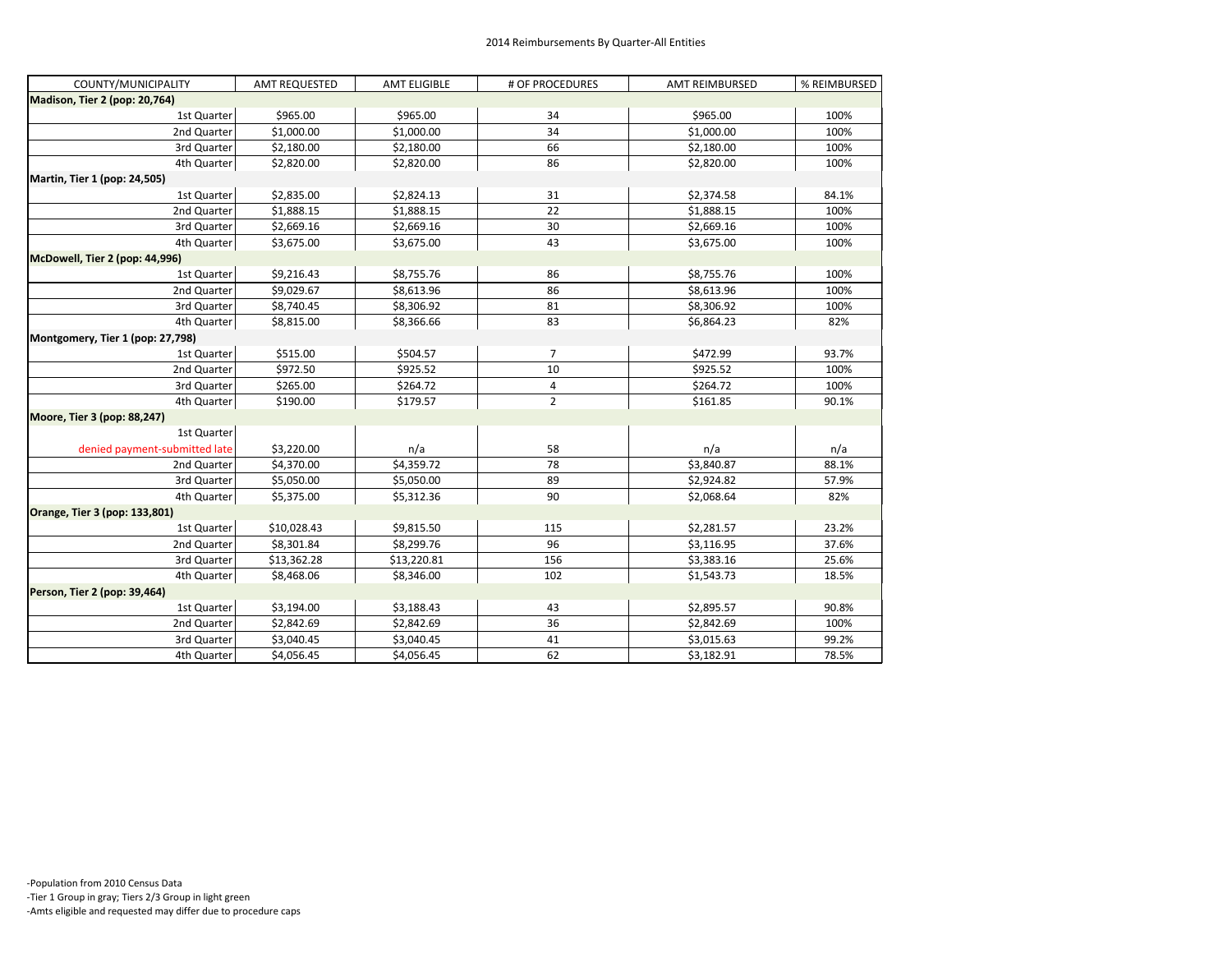| COUNTY/MUNICIPALITY              | <b>AMT REQUESTED</b> | <b>AMT ELIGIBLE</b> | # OF PROCEDURES | <b>AMT REIMBURSED</b> | % REIMBURSED |
|----------------------------------|----------------------|---------------------|-----------------|-----------------------|--------------|
| Randolph, Tier 2 (pop: 147,752)  |                      |                     |                 |                       |              |
| 1st Quarter                      | \$2,044.00           | \$2,044.00          | 39              | \$729.10              | 35.7%        |
| 2nd Quarter                      | \$3,040.00           | \$3,040.00          | 64              | \$1,961.66            | 64.5%        |
| 3rd Quarter                      | \$2,302.57           | \$2,289.89          | 45              | \$918.52              | 40.1%        |
| 4th Quarter                      | \$2,294.27           | \$2,290.99          | 43              | \$615.20              | 26.9%        |
| Richmond, Tier 1 (pop: 46,639)   |                      |                     |                 |                       |              |
| 1st Quarter                      | \$4,976.23           | \$4,969.72          | 89              | \$3,581.22            | 72.1%        |
| 2nd Quarter                      | \$5,706.32           | \$5,706.32          | 94              | \$5,706.32            | 100%         |
| 3rd Quarter                      | \$4,668.43           | \$4,658.68          | 78              | \$4,658.68            | 100%         |
| 4th Quarter                      | \$5,570.00           | \$5,559.72          | 93              | \$4,539.83            | 81.7%        |
| Robeson, Tier 1 (pop: 134,168)   |                      |                     |                 |                       |              |
| 1st Quarter                      | \$21,402.00          | \$21,388.89         | 274             | \$3,836.57            | 17.9%        |
| 2nd Quarter                      | \$27,950.00          | \$27,950.00         | 340             | \$8,967.55            | 32.1%        |
| 3rd Quarter                      | \$21,175.00          | \$21,168.45         | 260             | \$8,522.52            | 40.3%        |
| 4th Quarter                      | \$23,650.00          | \$23,598.80         | 295             | \$5,008.14            | 21.2%        |
| Rockingham, Tier 1 (pop: 93,643) |                      |                     |                 |                       |              |
| 1st Quarter                      | \$14,222.00          | \$14,222.00         | 275             | \$5,516.20            | 38.8%        |
| 2nd Quarter                      | \$14,723.00          | \$14,723.00         | 265             | \$10,018.28           | 68.0%        |
| 3rd Quarter                      | \$10,051.00          | \$10,051.00         | 198             | \$9,291.91            | 92.4%        |
| 4th Quarter                      | \$10,922.00          | \$10,922.00         | 221             | \$5,374.38            | 49.2%        |
| Scotland, Tier 1 (pop: 36,157)   |                      |                     |                 |                       |              |
| 1st Quarter                      | \$10,062.43          | \$9,899.13          | 127             | \$6,597.13            | 66.6%        |
| 2nd Quarter                      | \$8,249.10           | \$8,107.57          | 102             | \$8,107.57            | 100%         |
| 3rd Quarter                      | \$7,291.50           | \$7,215.52          | 88              | \$7,215.52            | 100%         |
| 4th Quarter                      | \$6,720.75           | \$6,678.94          | 86              | \$5,417.49            | 81.1%        |
| Stokes, Tier 2 (pop: 47,401)     |                      |                     |                 |                       |              |
| (did not apply) 1st Quarter      | \$0.00               | \$0.00              | n/a             | \$0.00                | n/a          |
| (did not apply) 2nd Quarter      | \$0.00               | \$0.00              | n/a             | \$0.00                | n/a          |
| (did not apply) 3rd Quarter      | \$0.00               | \$0.00              | n/a             | \$0.00                | n/a          |
| 4th Quarter                      | \$835.00             | \$835.00            | 20              | \$835.00              | 100%         |
| Swain, Tier 1 (pop: 13,981)      |                      |                     |                 |                       |              |
| 1st Quarter                      | \$12,702.80          | \$10,313.80         | 105             | \$10,313.80           | 100%         |
| 2nd Quarter                      | \$10,214.20          | \$8,726.08          | 84              | \$8,726.08            | 100%         |
| 3rd Quarter                      | \$6,026.10           | \$6,026.10          | 62              | \$6,026.10            | 100%         |
| 4th Quarter                      | \$4,035.31           | \$4,035.31          | 41              | \$4,035.31            | 100%         |